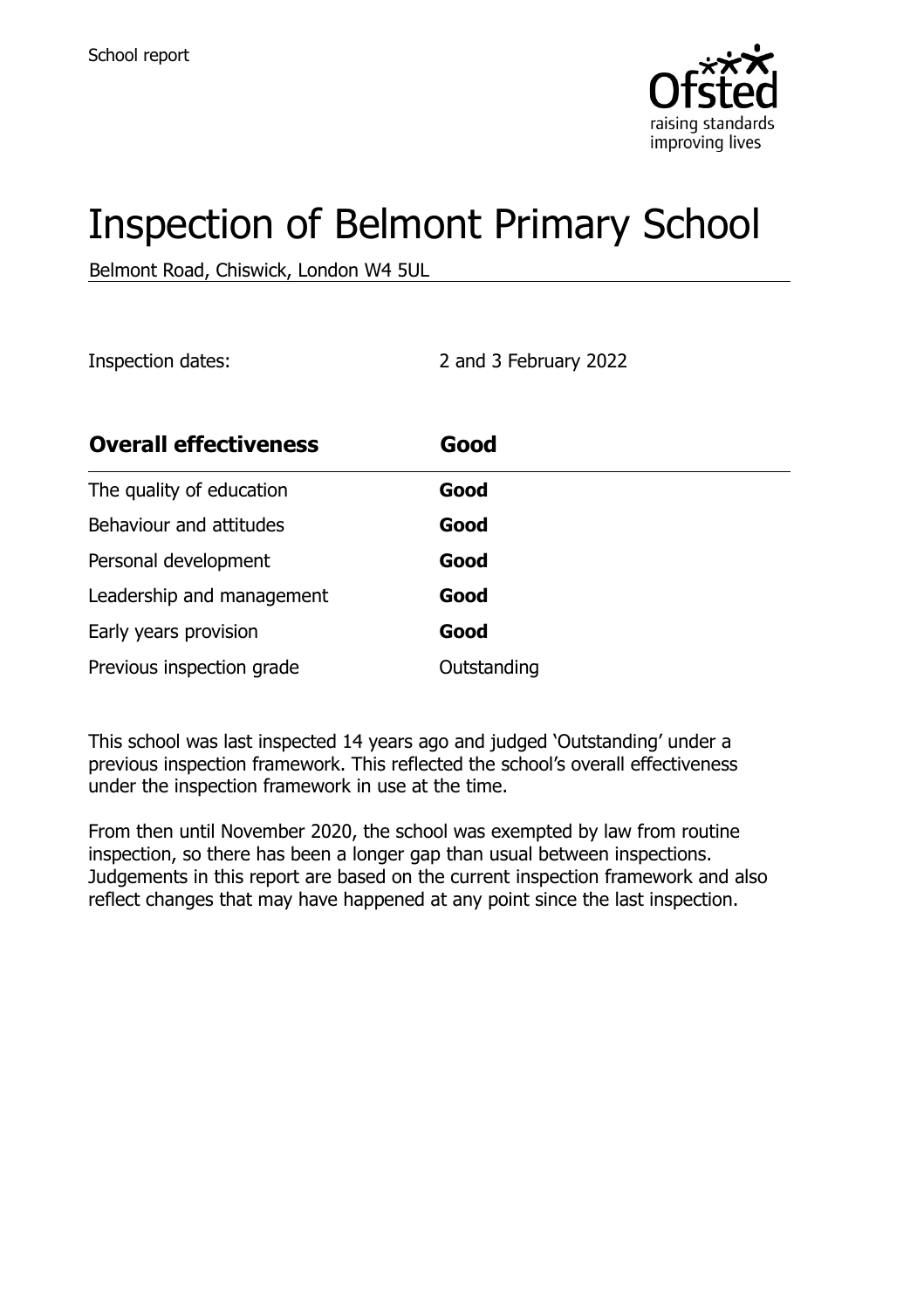

#### **What is it like to attend this school?**

Pupils are happy at this caring school. One parent, typifying the views of many, told inspectors that their child looks forward to going to school and often returns home with a big smile on their face. The school's friendly atmosphere nurtures pupils, who are polite, kind and respectful to one another and to adults. Pupils appreciate their teachers, and they enjoy learning. Pupils are safe. They said that their teachers always have an eye on them. The school's values, 'Be Safe', 'Be Respectful' and 'Be a Learner', permeate school life.

Pupils know that teachers have high aspirations for them. Staff commit to knowing pupils individually, and so provide the right level of support to boost pupils' learning and well-being.

Behaviour is good. Pupils conduct themselves extremely well around school. Pupils play happily together during their breaktimes. Pupils said that they can talk to adults if they need help, and that bullying is dealt with swiftly if it occurs.

Parents appreciate curriculum enrichment activities such as gardening. An extensive range of before- and after-school clubs are on offer, including cheerleading, chess and sign language.

#### **What does the school do well and what does it need to do better?**

Leaders and governors want pupils to achieve their best. All staff share this view. The broad and rich curriculum they provide supports pupils' academic and personal development. Pupils build their knowledge and skills effectively across all curriculum subjects. Pupils receive work that reflects their teachers' high expectations of them. They are well prepared for the next steps of their education. This includes pupils with special educational needs and/or disabilities. Teaching assistants support these pupils' learning well.

Teaching is strong. Teachers make learning fun, which inspires pupils to learn. Children in the early years provision get off to a good start, and receive a good range of meaningful learning experiences. Adults help them to settle into school routines.

Reading is given high priority. Phonics development is strong. This, along with daily reading sessions in school and at home with parents, helps pupils excel. A new process for teaching phonics is maintaining a consistent approach to developing pupils' reading skills. Pupils read with fluency and comprehension that are appropriate to their age. Pupils have a genuine love of reading. Pupils talked about their favourite books with enthusiasm, and described characters, themes and story endings in an eloquent way.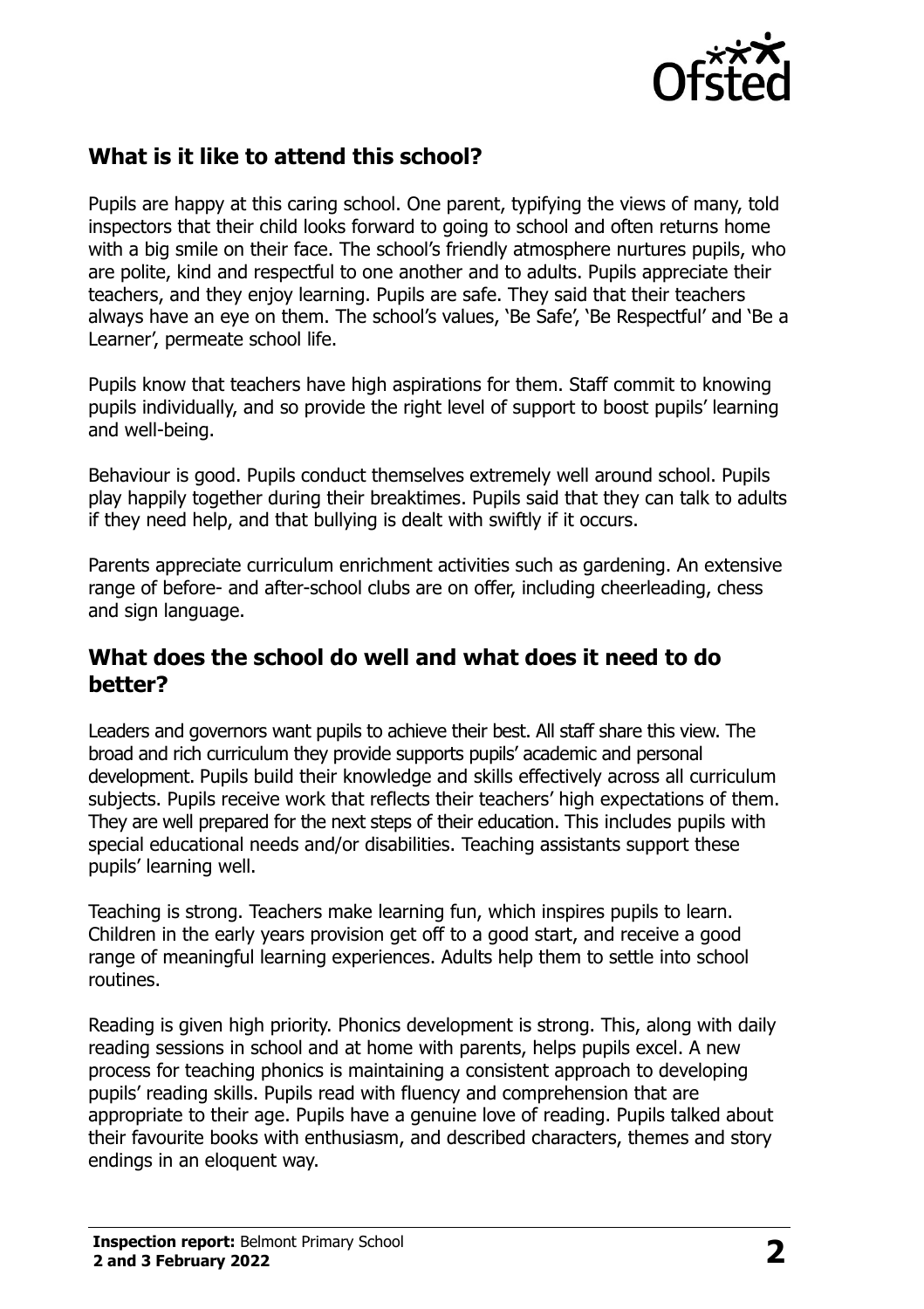

Pupils, including children in the early years provision, have extremely positive attitudes to learning. They settle quickly to tasks set by their teacher due to their genuine interest in the subjects they learn. Classrooms are welcoming and colourful places with clear routines. Children receive opportunities to work independently and cooperatively, including listening to each other during meaningful discussions.

The use of assessment to check pupils' knowledge is variable. During lessons, teachers question pupils to spot gaps in their learning. This then informs teaching. Teachers use effective strategies which enable pupils to recap on their prior learning. However, in some learning sessions, there were missed opportunities to identify what pupils already know. Furthermore, curriculum plans for some subjects start from Year 1, rather than from the foundation stage.

There is a strong focus on pupils' personal development. Pupils learn to appreciate different faiths and cultures. Pupils learn to be caring, active and responsible citizens through the array of opportunities available to them, for example trips, sporting clubs and financial enterprise. Pupils understand the democratic process through electing class representatives to the school council. Pupils make a good contribution to the school through leadership roles that interest them, including roles relating to technology and the environment.

Leaders ensure that staff receive effective professional development. This supports their teaching of the curriculum. Leaders are considerate of their staff, who appreciate the support they receive, particularly for their well-being.

Governors hold leaders to account for the school's work and check that statutory requirements are in place. Members of the governing body receive reports from the headteacher. They gain a good awareness of what it is like to be a pupil at the school. At times, though, communication between leaders is not rigorous enough. This includes information from subject leaders about pupils' knowledge and about the school's overall education performance.

Strong partnerships are in place with many parents, who are very supportive of the school. However, some thought that leaders could communicate with parents more effectively, to help support their child's learning and development further.

# **Safeguarding**

The arrangements for safeguarding are effective.

Leaders and staff are vigilant. They know how to identify when pupils are at risk from harm, and know what to do should they have a concern, including about peeron-peer abuse, neglect and radicalisation.

Appropriate referrals are made to outside agencies to secure the help that vulnerable pupils need. Any necessary actions are followed up without delay. Records are detailed. While staff training is regular, records of training, particularly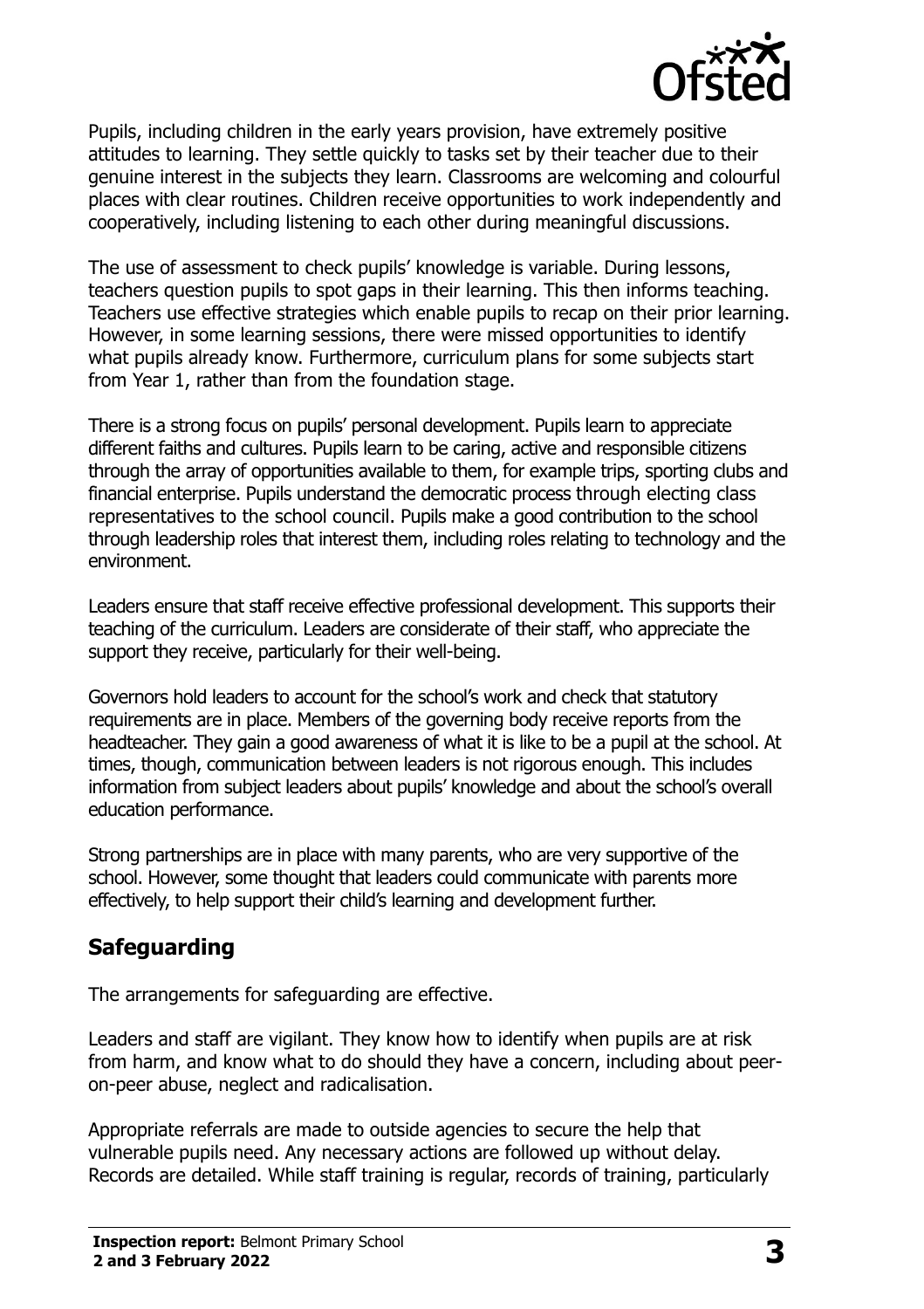

for the designated staff responsible for safeguarding, were not as accurate as they should have been. However, this was amended during the inspection.

The curriculum and other events, such as assemblies, offer opportunities for pupils to learn to be safe. This includes online safety and healthy relationships.

#### **What does the school need to do to improve?**

#### **(Information for the school and appropriate authority)**

- While teachers' questioning in class helpfully identifies where pupils need more support, their use of assessment to plan lessons is not as effective. Leaders, including subject leaders, should ensure that lesson planning recognises the knowledge and skills that pupils already hold. This includes ensuring that work in key stage 1 builds on learning from the early years foundation stage.
- While many parents are supportive of the school, some said that communication from leaders could be sharper. Similarly, some aspects of leaders' administration could be strengthened, including in keeping records of staff training. Leaders should review their administrative processes and communications with parents to ensure that these are as effective as possible.

#### **How can I feed back my views?**

You can use [Ofsted Parent View](http://parentview.ofsted.gov.uk/) to give Ofsted your opinion on your child's school, or to find out what other parents and carers think. We use information from Ofsted Parent View when deciding which schools to inspect, when to inspect them and as part of their inspection.

The Department for Education has further quidance on how to complain about a school.

If you are the school and you are not happy with the inspection or the report, you can [complain to Ofsted.](http://www.gov.uk/complain-ofsted-report)

#### **Further information**

You can search for [published performance information](http://www.compare-school-performance.service.gov.uk/) about the school.

In the report, '[disadvantaged pupils](http://www.gov.uk/guidance/pupil-premium-information-for-schools-and-alternative-provision-settings)' refers to those pupils who attract government pupil premium funding: pupils claiming free school meals at any point in the last six years and pupils in care or who left care through adoption or another formal route.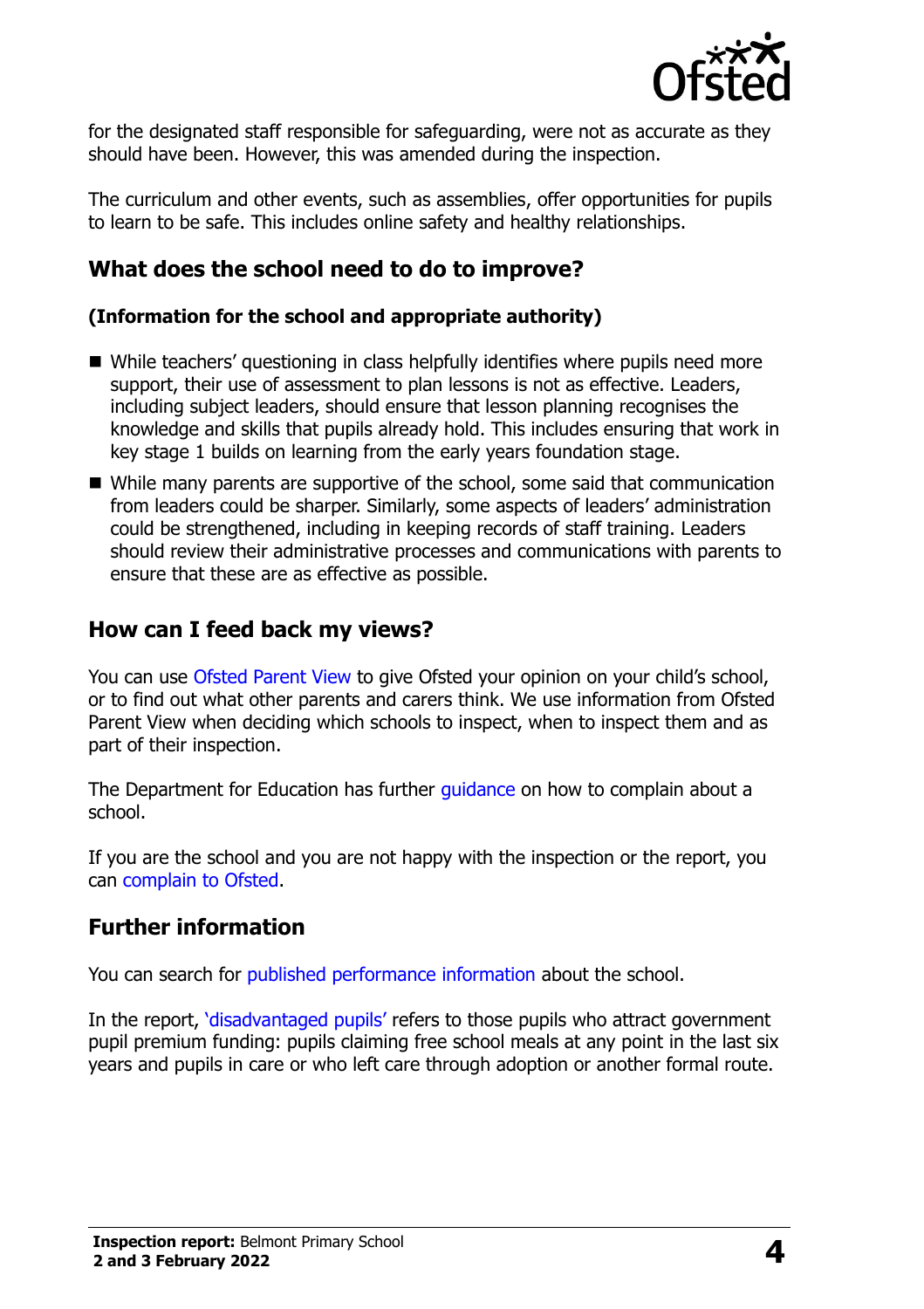

# **School details**

| Unique reference number             | 102470                          |
|-------------------------------------|---------------------------------|
| <b>Local authority</b>              | Hounslow                        |
| <b>Inspection number</b>            | 10211839                        |
| <b>Type of school</b>               | Primary                         |
| <b>School category</b>              | Community                       |
| Age range of pupils                 | 3 to 11                         |
| <b>Gender of pupils</b>             | Mixed                           |
| Number of pupils on the school roll | 457                             |
| <b>Appropriate authority</b>        | The governing body              |
| <b>Chair</b>                        | <b>Gary Crichlow</b>            |
| <b>Headteacher</b>                  | Elaine Lacey                    |
| Website                             | www.belmontprimaryschool.org.uk |
| Date of previous inspection         | 28 November 2007                |

# **Information about this school**

- The current headteacher took up the post in September 2018.
- The school has a Nursery class for three- and four-year-olds, and offers morning and afternoon places on a part-time basis. The school offers paid sessions for an additional 15 hours a week.

# **Information about this inspection**

The inspectors carried out this inspection under section 5 of the Education Act 2005.

- This was the first routine inspection the school received since the COVID 19 pandemic began. Inspectors discussed the impact of the pandemic with leaders and have taken that into account in their evaluation of the school.
- Inspectors met with the headteacher, deputy headteachers, the special educational needs coordinator and members of the governing body, including the chair.
- The inspection team carried out deep dives in these subjects: early reading, mathematics and geography.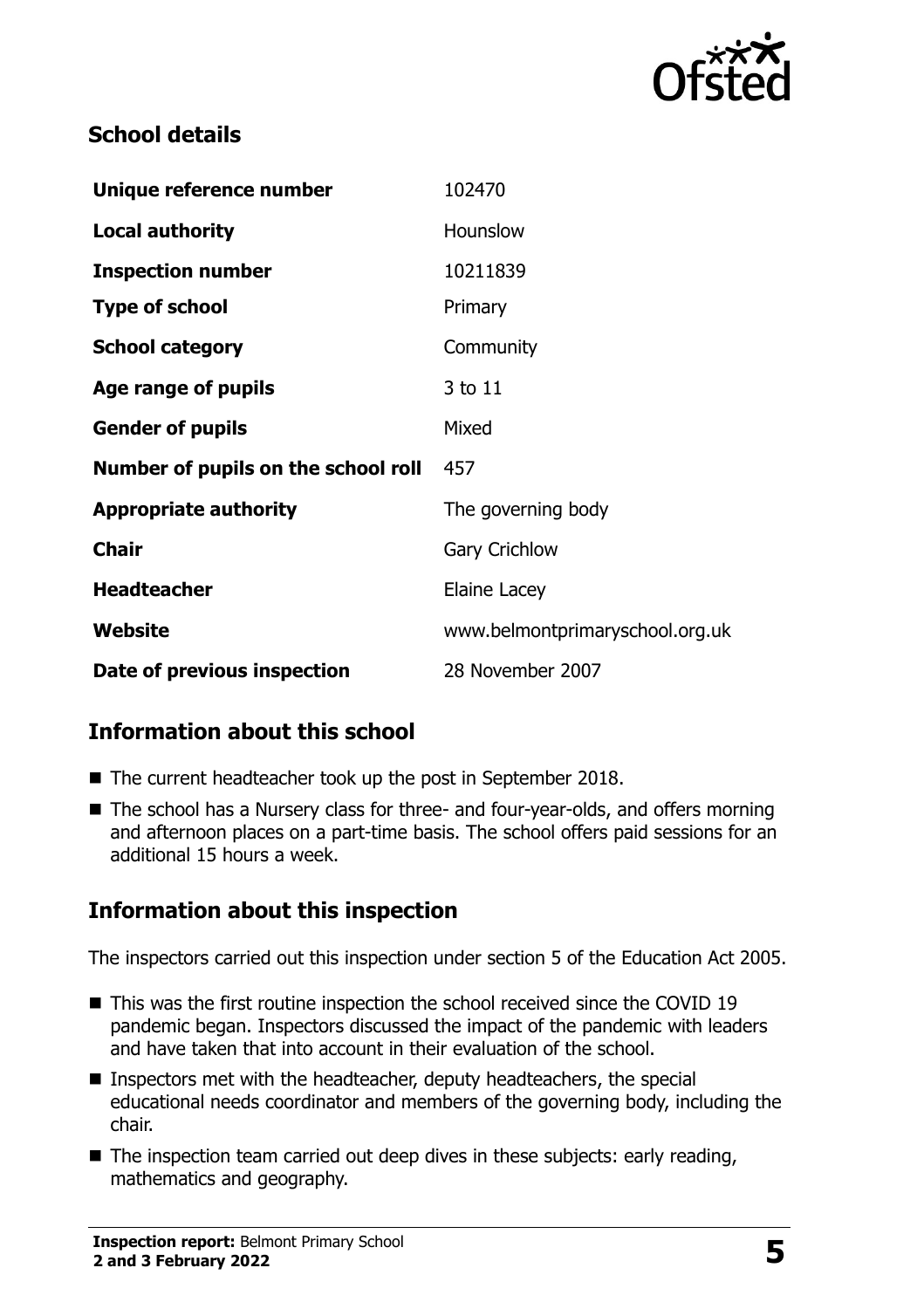

- For each deep dive, inspectors met with subject leaders, looked at curriculum plans, visited a sample of lessons, held discussions with teachers, spoke with some pupils about their learning and looked at samples of pupils' work. The lead inspector also listened to pupils read, including children in Reception with adults from the school.
- Inspectors also looked at curriculum plans in music and personal, social, health and economic education, scrutinised a sample of pupils' work, made visits to a music lesson and choir practice, and held discussions with subject leads.
- The inspectors observed pupils' behaviour at break and lunchtimes, and talked to them informally about behaviour, bullying and their well-being.
- Inspectors considered information relating to safeguarding. This included the school's single central record of checks on adults working at the school, safeguarding records and speaking to staff and pupils.
- The inspectors scrutinised a range of school documents, including records of behaviour and attendance.
- A team inspector spoke to some parents outside the school and the lead inspector evaluated the responses to Ofsted's online surveys.

#### **Inspection team**

| Rosemarie Kennedy, lead inspector | Ofsted Inspector |
|-----------------------------------|------------------|
| James Robinson                    | Ofsted Inspector |
| Helen Rai                         | Ofsted Inspector |